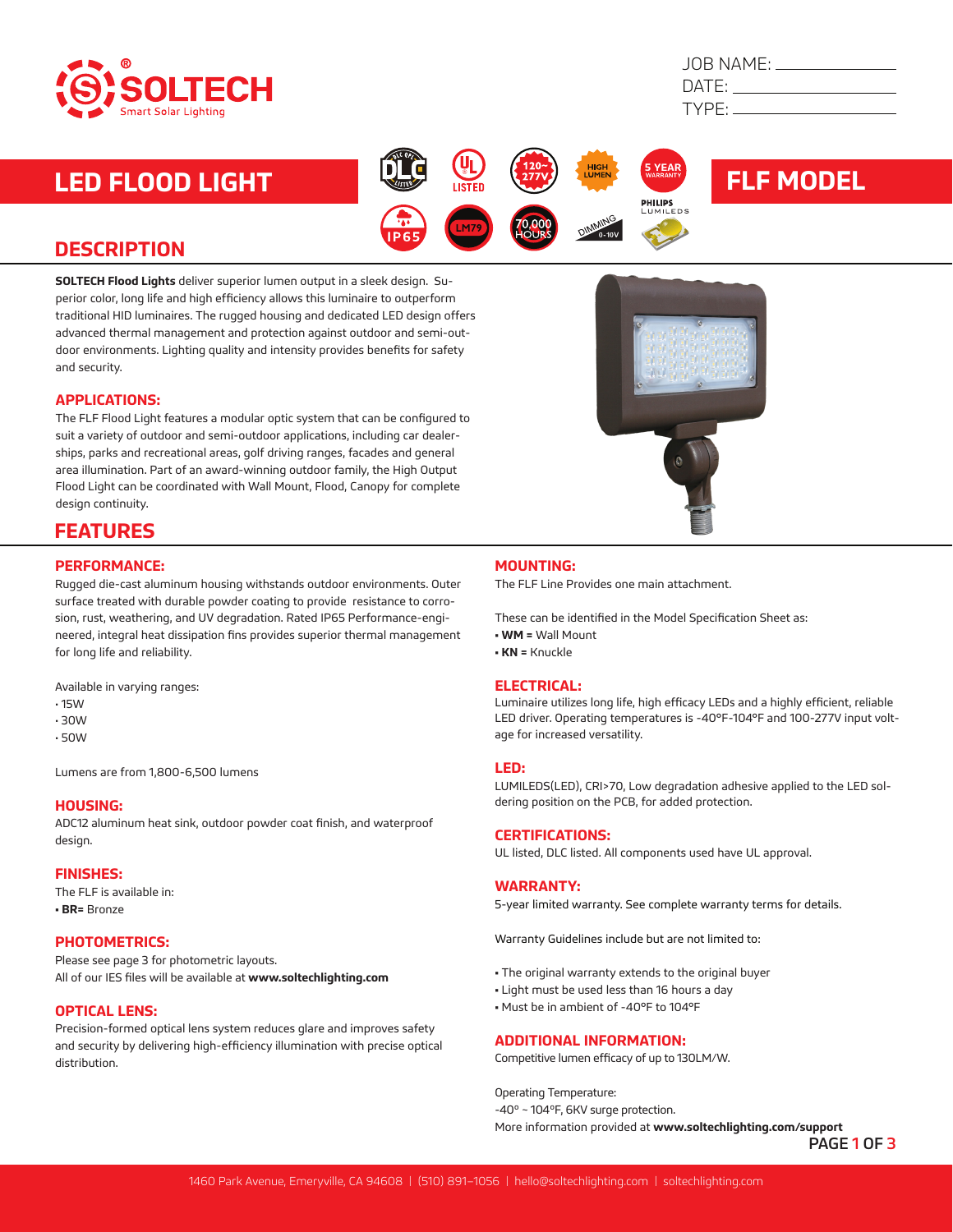

| DATE:  |  |
|--------|--|
| TYPE:. |  |

# **LED FLOOD LIGHT FLF MODEL**









### **SUMMARY**

| ACD12 aluminum heat sink, Outdoor<br>powder coating.                               |  |
|------------------------------------------------------------------------------------|--|
| 100-277V, 50-60Hz AC                                                               |  |
| LumiLEDs                                                                           |  |
| 130 LM/W                                                                           |  |
| 1,800-6,500 lumens                                                                 |  |
| >0.9                                                                               |  |
| 90° X 120°                                                                         |  |
| < 20%                                                                              |  |
| -40°F-104°F                                                                        |  |
| High conductive, Waterproof, Aging<br>resistance, Salt mist resistance, Long-life. |  |
| Non-Dimmable                                                                       |  |
| 3000K, 4000K and 5000K                                                             |  |
| >70                                                                                |  |
| 70,000 hours                                                                       |  |
|                                                                                    |  |





#### **ENERGY PERFORMANCE DATA**

| <b>MODEL</b>  | <b>DIMENSION</b><br>(in) | <b>VOLTAGE</b><br>(V) | <b>WATT</b><br>$(W - 8\% - +5\%)$ | <b>LUMENS</b><br>@ 5000K(Lm) | <b>EFFICACY</b><br>(Lm/w) |
|---------------|--------------------------|-----------------------|-----------------------------------|------------------------------|---------------------------|
| STLFLF15XYYZZ | 6.4X4.4X1.8 in           | 100-277               | 15                                | 1.800                        | 120                       |
| STLFLF30XYYZZ | 9 0 X 6 8 X 2 0 in       | 100-277               | 30                                | 3,900                        | 130                       |
| STLFLF50XYYZZ | 10.0X8.7X2.0 in          | $100 - 277$           | 50                                | 6,500                        | 130                       |
|               |                          |                       |                                   |                              |                           |

## **ORDERING INFORMATION:**<br>Sample Number: STLFLF154WMBR

SOLTECH Wall Pack FLF 15 watt, 4000K, Wall mount installation, with a Bronze finish.

| <b>SERIES</b> | <b>WATT</b><br>$(W - 8\% - 5\%)$ | <b>COLOR</b><br><b>TEMP</b><br>(X) | <b>MOUNTING</b><br><b>OPTIONS</b><br>(YY) | <b>FINISH</b><br>(ZZ) | <b>VOLTAGE</b><br>(V)<br>(Blank) | <b>OPTIC</b><br><b>TYPE</b><br>(Blank) | <b>DIMMING</b><br>(Blank) |
|---------------|----------------------------------|------------------------------------|-------------------------------------------|-----------------------|----------------------------------|----------------------------------------|---------------------------|
| <b>STLFLF</b> | 15                               | $3 = 3000K$                        | <b>WM=WALL</b><br>MOUNT                   | <b>BR</b> =BRONZE     | 100-277                          | $90^\circ$ X 120 $^\circ$              | Non-Dimmable              |
|               | 30                               | $4 = 4000K$                        | <b>KN</b> =KNUCKLE                        |                       |                                  |                                        |                           |
|               | 50                               | <b>5</b> =5000K                    |                                           |                       |                                  |                                        |                           |